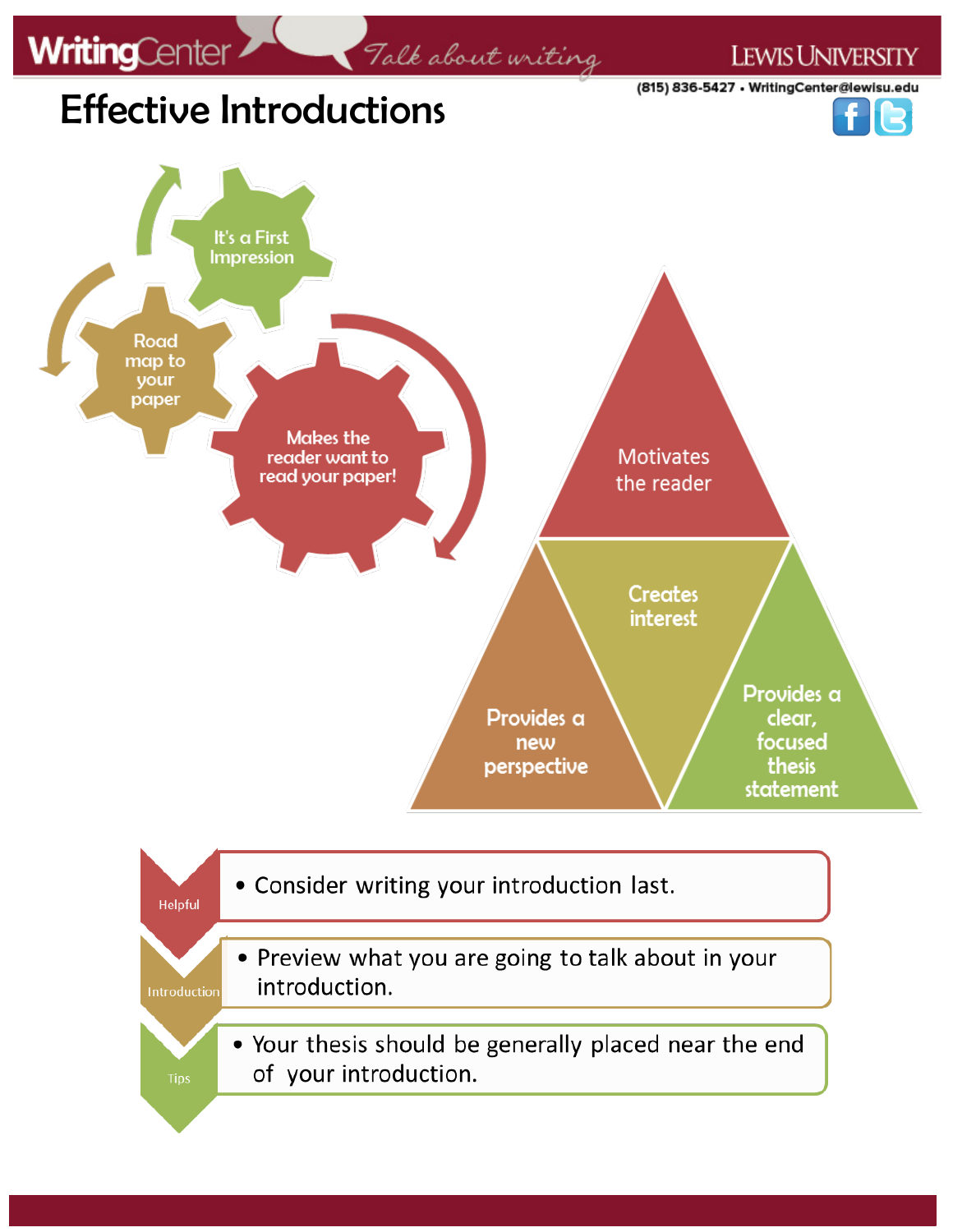# **WritingCenter**

# Talk about writing

(815) 836-5427 • WritingCenter@lewisu.edu

**LEWIS UNIVERSITY** 



## What is an introduction?

The introduction of an essay is a reader's first impression of your work and is key to an effective essay. Your introduction should introduce the topic and main ideas of your essay and begin with an attention getter, which captures the audience's attention and convinces the reader to continue reading. The introduction also previews your essay and gives your reader your main points. The length depends on your topic, purpose, audience, and includes your thesis statement.

## Strategies to get started:

If you are having trouble starting your introduction, think about your purpose, main idea, and the audience of your essay.

- What does your audience need to know about your topic?
- How does your topic affect your audience? How will you portray your topic?
- What argument/action does your topic require?

### *Consider writing your introduction last:*

An introduction's purpose is to preview the main points of an essay, and through writing your essay, you will discover your main arguments and ideas. An introduction written in the beginning of an essay may not express those ideas as clearly as one written at the end because you don't know exactly where your essay is going. If you experience difficulty with writing your intro last, try writing a quick, rough intro and then go back after drafting your essay and revise accordingly.

### *Preview your argument and main points:*

An effective introduction always previews the main points/arguments of an essay. Your main points should reflect your topic and preview your thesis statement. To effectively integrate your main points into your introduction, introduce the topic, discuss relevant content, preview your main points, and include your thesis statement.

#### *Start with an attention getter such as:*

- An example of your topic
- A question or detailed scenario
- Vivid anecdote
- Thought-provoking quotation
- Interesting statistics and facts

### *When writing an effective introduction, make sure to include:*

- Attention getter
- Content that relates to the topic of the essay
- Main points that support the thesis of the essay
- Thesis and transition

### *Pitfalls of introductions include:*

- Using dictionary definitions as an attention-getter
- Using too many details that should be explored in the body of the essay
- Using vague ideas, words, and phrases that may be unclear to your audience.